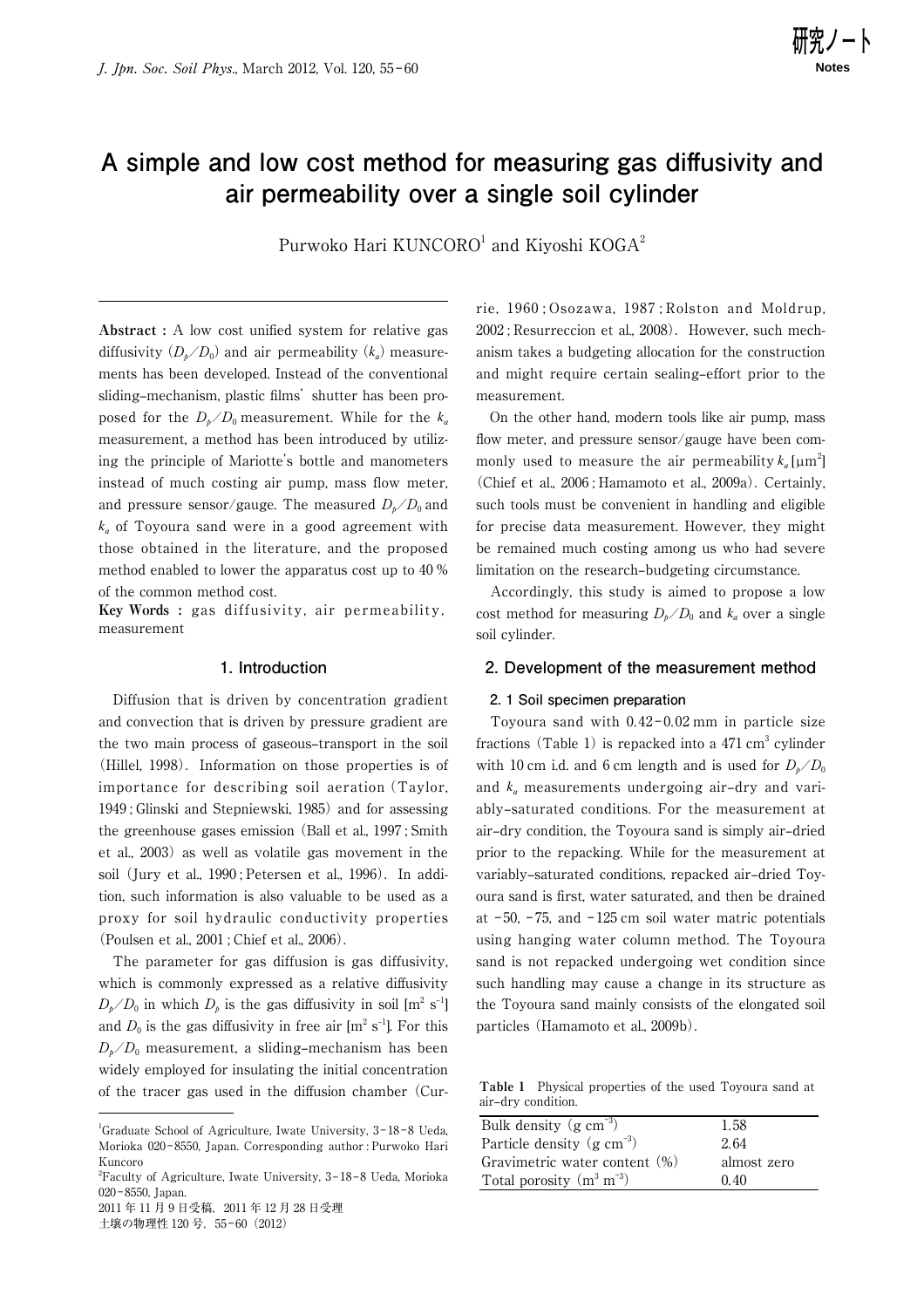### **2. 2 Gas diffusivity measurement**

 $D_{\nu}/D_0$  (and also for the later  $k_a$ ) measurement is conducted at 20 ℃ with three of replication for each of expected soil air content  $\varepsilon$  [m<sup>3</sup> m<sup>-3</sup>]. As suggested by El-Farhan et al.  $(1996)$ , the size of diffusion chamber is designed to be almost similar to that of the soil cylinder, which is  $463 \text{ cm}^3$  in net volume with 11 cm i.d. and 5 cm length, in order to minimize errors which may be incurred by non-mixing of the gas in the chamber. On the other hand, O-ring is used to seal the chamber and no-leakage condition is confirmed by immersing the apparatus into water.



Fig. 1 Conventional sliding–mechanism (after Osozawa, 1987) (a) and the proposed diffusionmeter apparatus  $(b)$ .

Instead of the conventional sliding–mechanism (Fig.  $1a$ ), a set of plastic films that is equipped with a hook is used as a shutter (Fig. 1b). These  $0.2 \text{ mm}$  thick plastic films of polypropylene shape into a circle and a ring as shown in Fig. 3b. The end part of outer surface of this circle-shaped plastic film is first, attached to the inner–surface of the ring–shaped plastic film using vacuum grease. And then, the outer-surface of this ring-shaped plastic film is attached to a  $0.3 \text{ cm}$  thick

stainless steel mesh plate (Fig. 3a) using the same grease prior to the measurement. Such a vacuum grease usage is preferable since it can provide a sufficient sealing–function prior to the measurement but yet enables the plastic films to be easily peeled off for the measurement.



Fig. 2 Photo of the diffusionmeter apparatus.

Since  $O_2$  will be used as a tracer gas,  $N_2$  is preliminary injected into the diffusion chamber until the  $O<sub>2</sub>$ concentration reaches almost zero. The measurement begins when the circle-shaped plastic film, which is subsequently followed by ring-shaped plastic film, is pulled down.



Fig. 3 Mesh plate (a) and Plastic films' shutter (b).

 For the sake of its simplicity, the shutter may be designed into a single circle-shaped plastic film only, which is about 10.8 cm in diameter. However, such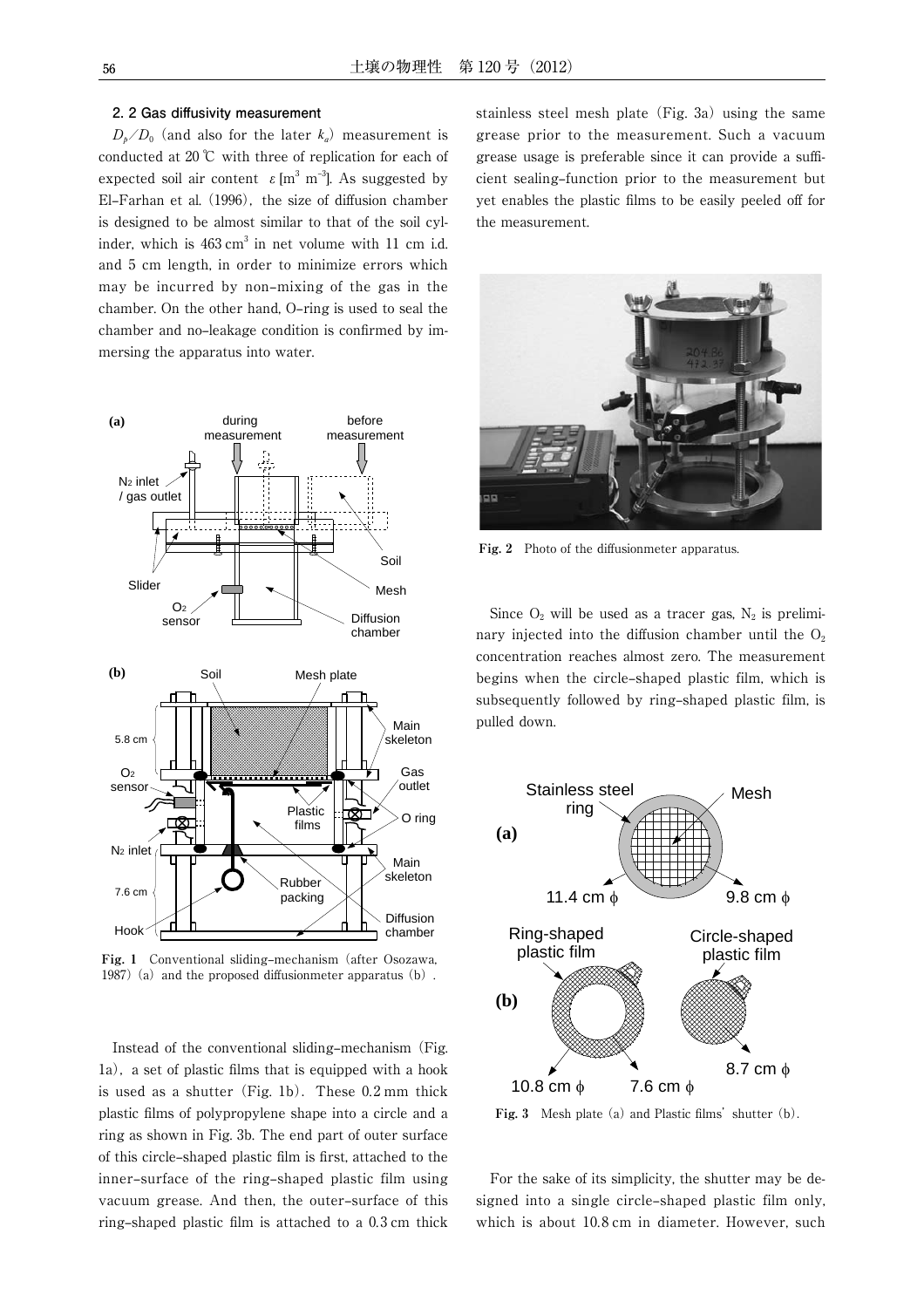large diameter may cause a certain part of this plastic film to be sometimes remained attached to the mesh plate as the maximal hook displacement inside the chamber is only about  $4 \text{ cm}$  so that the pulling–force may be insufficiently transferred to this furthest point. Hence, the process of air mixing in the chamber may be constrained, particularly over area beneath this diagonally remained plastic film.

 Thus, the shutter that consists of a ring and a smaller circle of plastic films is preferable in this study. This smaller diameter of 8.7 cm makes the circleshaped plastic film can be easily peeled off previously. Therefore, air mixing in the chamber can be surely started even if the ring-shaped plastic film remained diagonally across the chamber.



Fig. 4 Photo of the mesh plate and plastic films' shutter.

Along the measurement, concentration of  $O_2$  in the chamber is measured by a galvanic  $O_2$  sensor (KE-12, Yuasa Co.) and the output is recorded by a data logger. Then, the value of  $D<sub>p</sub>$  can be calculated from the slope (linear regressed) of the plot of relative  $O_2$  concentration  $C_r$  vs. time t as described by Currie (1960) and Rolston and Moldrup  $(2002)$ . The relative  $O_2$  concentration  $C_r$  is defined as

$$
C_r = \frac{C_t - C_a}{C_0 - C_a} \tag{1}
$$

in which  $C_0$  is the initial  $O_2$  concentration in the chamber  $(\%)$ ,  $C_t$  is  $O_2$  concentration in the chamber at time  $t$  (%), and  $C_a$  is  $O_2$  concentration in free air (%).

Finally, by taking  $D_0$  as  $2.0 \times 10^{-5}$  m<sup>2</sup> s<sup>-1</sup> at 20°C (Currie, 1960), the value of  $D_b/D_0$  can be determined.

#### **2. 3 Air permeability measurement**

After the  $D_{\nu}/D_0$  measurement, the same chamber and soil cylinder are used for  $k_a$  measurement using Mariotte's bottle and manometers. Manometer A is attached to the  $N_2$  inlet port of the chamber and manometer B is connected to the air in the Mariotte's bottle, whereas the gas outlet port is connected to the pipe of the Mariotte's bottle  $(Fig, 5)$ . Meanwhile, the plastic film shutters are remained peeled off from the mesh plate.



**Fig. 5** Air permeameter apparatus.



**Fig. 6** Photo of tools set-up for  $k_a$  measurement.

As the water is open-released from the outlet of the Mariotte's bottle  $(26$  liter in capacity), the atmospheric air is pulled into the system through the soil specimen, and the occurred pressure gradient across the soil specimen becomes constant because the level of the water outlet has been fixed along the measurement. The expected pressure gradient for a certain measurement, however, can be set to some extent by simply adjusting the level of this water outlet.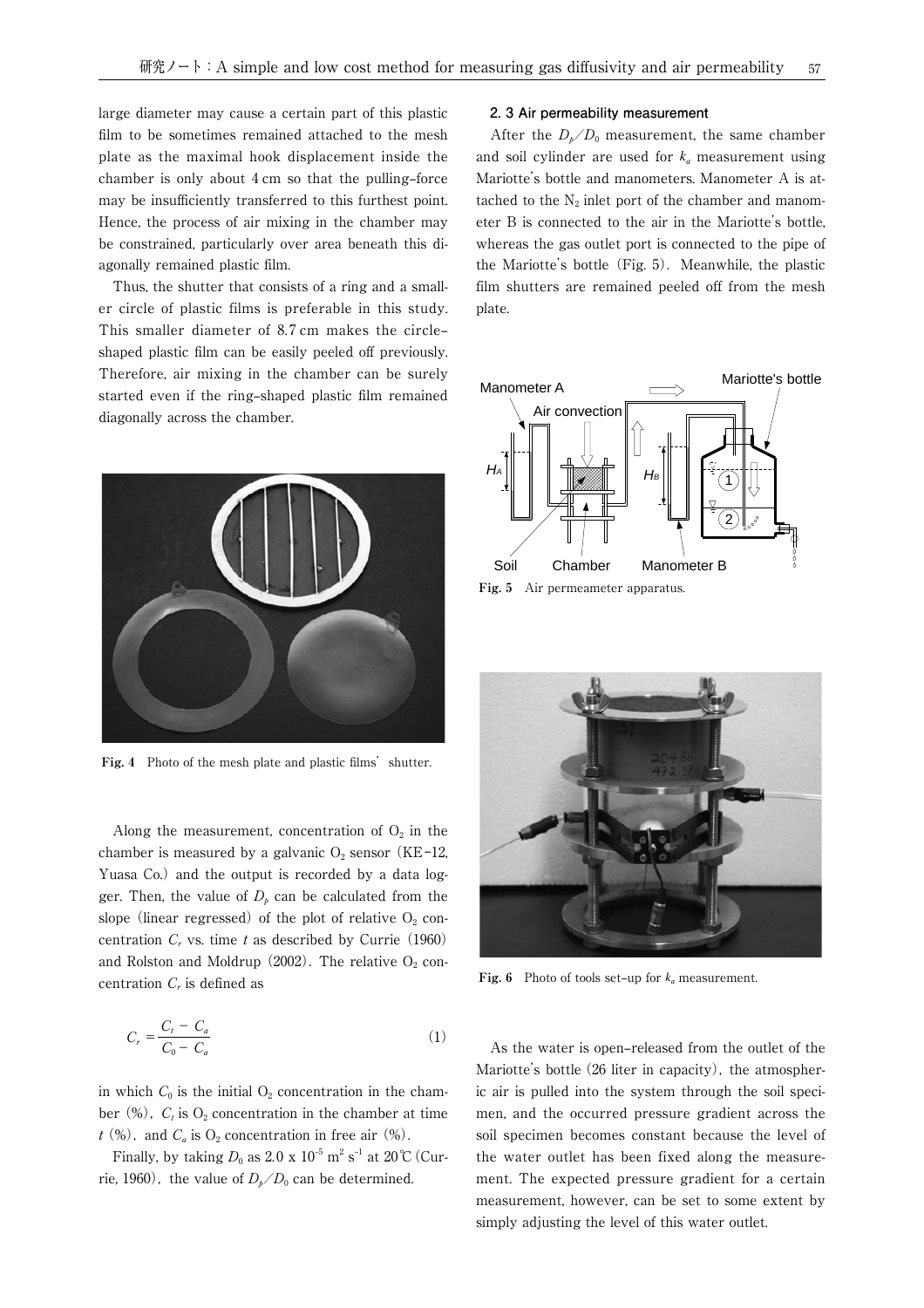Soon after the manometer A became stable, the  $k_a$ measurement can be conducted by recording the change of air volume in the Mariotte's bottle and the reading of manometer A and manometer B for a certain time interval (e.g. 2 minutes) within a set of replication (e.g. 6 times). Average of the calculated  $k_a$  from those measurements is then taken as the final  $k_a$  value.



**Fig. 7** Photo of the used Mariotte's bottle.

Principally,  $k_a$  will be calculated from the volume flux of the permeated air, and the volume of the permeated air itself is determined from the water level in the Mariotte's bottle. Hence, a certain calibration is preliminary required to convert the measured water level into air volume in the Mariotte's bottle.

 Since air volume changes with absolute air pressure, the value of  $k_a$  can be determined through the following procedure. Suppose suffix  $1$  and  $2$  denote the start and the end of the measurement, respectively, while atm is absolute atmospheric pressure [Pa],  $\rho_w$  is water density [kg m<sup>-3</sup>], g is gravitational acceleration [m s<sup>-2</sup>], and  $H$  is the difference in water level in manometer [m]. Hence, absolute air pressure in the chamber  $P_A$ [Pa] can be expressed as

$$
P_A = atm - \rho_w g H_A \tag{2}
$$

while, absolute air pressure in the Mariotte's bottle  $P_B$ [Pa] will be

$$
P_B = atm - \rho_w g H_B \tag{3}
$$

 By carrying ideal gas equation, mole number of the permeated air through soil  $n$  [mole] can be written as

$$
n = (P_{B2}V_2 - P_{B1}V_1) / RT \tag{4}
$$

in which V is the volume of air in the Mariotte's bottle [m<sup>3</sup>], R is gas constant [J K<sup>-1</sup> mol<sup>-1</sup>], and T is absolute temperature [K].

 As absolute pressure of the permeated air at the center of the specimen  $P_c$  [Pa] is

$$
P_c = (atm + P_A) / 2 \tag{5}
$$

according to the Boyle's law, the volume of the permeated air at the center of the specimen  $\Delta V_c$  [m<sup>3</sup>] during the measurement can be calculated as

$$
\Delta V_c = \frac{n}{P_c} RT = 2 \left( \frac{P_{B2} V_2 - P_{B1} V_1}{atm + P_A} \right) \tag{6}
$$

Hence, volume flux of air  $q_a$  [m s<sup>-1</sup>] during measuring time  $\Delta_t$  [s] will be

$$
q_a = \frac{\Delta V_c}{A \Delta t} \tag{7}
$$

in which  $A$  is the cross–sectional area of the specimen  $\rm [m^2]$ .

Finally,  $k_a$  [ $\mu$ m<sup>2</sup>] can be calculated as

$$
k_a = q_a \eta_a \frac{L}{\rho_w g H_A} \tag{8}
$$

in which L is the length of the specimen [m] and  $\eta_a$  is the air dynamic viscosity [Pa s].

## **3. Results and discussion**

Although measured  $D_b/D_0$  and  $k_a$ , particularly at wet conditions, tended to be slightly lower than those obtained in the literature (Hamamoto et al., 2009b), there was a fairly good agreement between them (Fig. 8). Those slightly lower values, particularly in  $k_a$ , were possibly attributed to the lower ratio of fringes between sand particle and wall of the soil cylinder to the soil cross-sectional area, namely the inner diameter of the soil cylinder in this study was 10 cm, where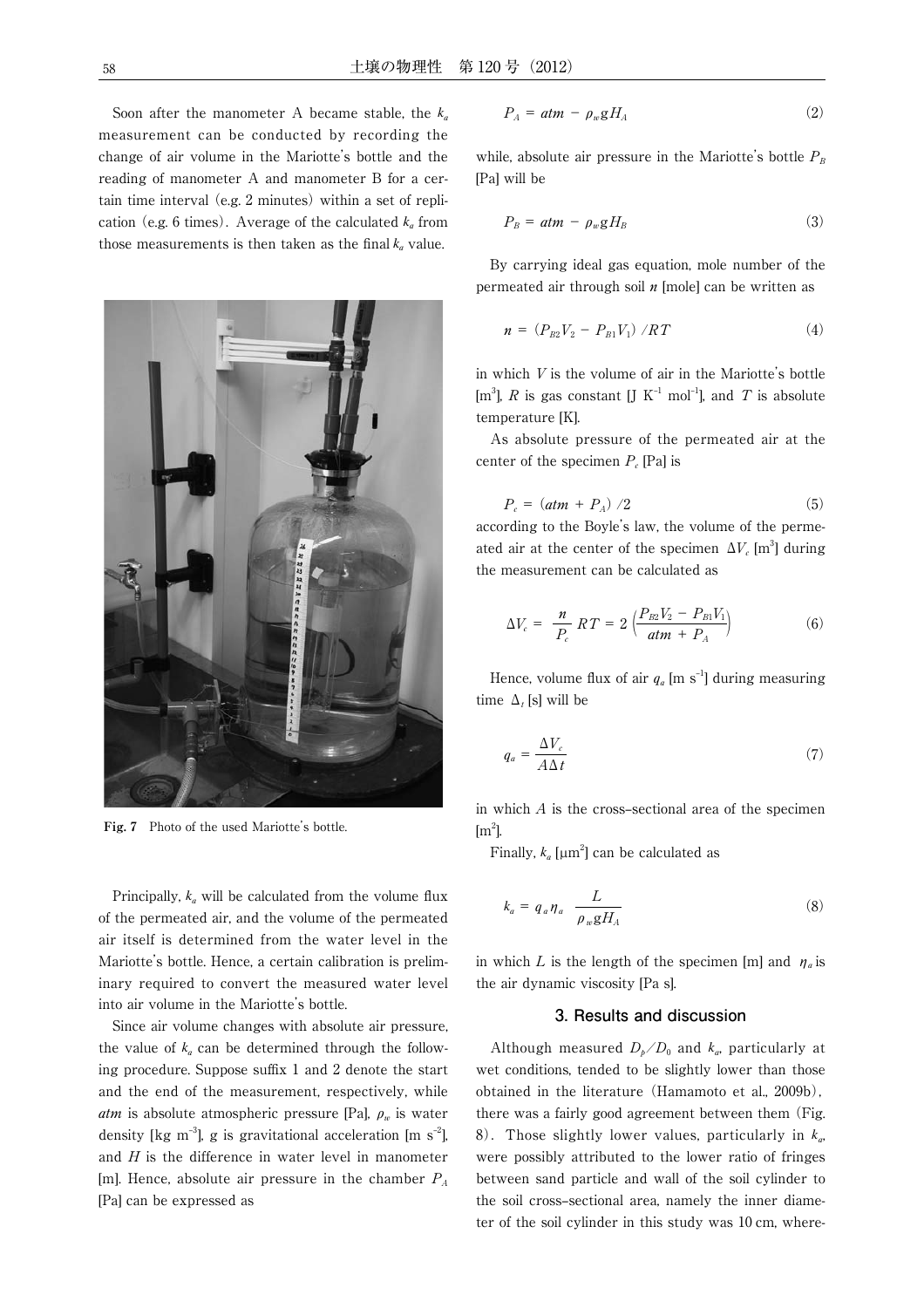as it was 5 cm in the literature. Accordingly, the developed method was considered to be acceptable for  $D_{\nu}$  $D_0$  and  $k_a$  measurements.



**Fig. 8** Measured  $D_b/D_0$  (a) and measured  $k_a$  (b) at various air content ε.

 The developed method enabled to lower the cost up to 40 % of the common method cost as it omitted the most cost of slider compartment, mass flow meter, pressure sensor, and air pump (Table 2). The slider compartment much costs due to the required perfectly–flatten surfaces for its well sliding–work and sealing-effort.

 In addition, most devices that were used in this developed method are considered to have a favorable durableness as they are reusable or possessing long-life services. For instance, lack in water inside the manometers and Mariotte's bottle due to the evaporation and measurement usage, respectively, may be simply overcome by adding water. While, the plastic film is customary reusable as long as it is neither being folded nor torn up.

## **4. Conclusion**

The proposed plastic films' shutter for  $D_h/D_0$  measurement and the usage of Mariotte's bottle with manometers for  $k_a$  measurement are sufficient for a uni**Table 2** Cost estimation over the measurement apparatus (in thousand Japanese yen).

|                                             | Developed<br>Method | Common<br>Method  |
|---------------------------------------------|---------------------|-------------------|
| $\boldsymbol{D_p}\diagup\boldsymbol{D_0}$ : |                     |                   |
| Slider compartment                          |                     | $164.8^{+}$       |
| Main skeleton                               | $25.0^+$            |                   |
| Chamber                                     | $14.5^+$            | $14.5^*$          |
| Mesh plate                                  | $4.5^+$             |                   |
| $O_2$ sensor                                | $25.0*$             | $25.0*$           |
| Others (valve, pipe, etc.)                  | 9.0 <sup>1</sup>    | 7.0 <sup>1</sup>  |
| $k_a$ :                                     |                     |                   |
| Mass flow meter                             |                     | $100.0*$          |
| Pressure sensor                             |                     | $50.0*$           |
| Air pump                                    |                     | $50.0*$           |
| Large glass bottle                          | $80.0*$             |                   |
| Others (valve, pipe, etc.)                  | 10.0 <sup>1</sup>   | 10.0 <sup>1</sup> |
| Total amount :                              | 168.0               | 421.3             |
|                                             |                     |                   |

+ estimation made by local ironworks

\* market price(mostly appeared as middle prices)

¶ estimation made by the authors

fied  $D_b/D_0$  and  $k_a$  measurements. As the developed method enables to lower the apparatus cost significantly, further study on  $D_b/D_0$  and  $k_a$  (e.g. effects of the added organic matter and compaction on them) becomes possible even within limited research-budgeting circumstance.

## **Acknowledgement**

 The authors would like to thank Mr. Syun Arai and Ms. Yuko Hori for their kind support and assistances during the experimental part of this study.

### **References**

- Ball, B.C., K.E. Dobbie, J.P. Parker, and K.A. Smith. (1997): The influence of gas transport and porosity on methane oxidation in soils. J. Geophys. Res. 102: 23301-23308.
- Chief, K., Ferre, T.P.A., and Nijssen, B. (2006): Field testing of a soil corer air permeameter (SCAP) in desert soil. Vadose Zone J. 5:1257-1263.
- Currie, J.A. (1960): Gas diffusion in porous media. Part 1. A non-steady state method. Br. J. Appl. Phys. 11:314-317.
- El-Farhan, Y.H., Petersen, L.W., Rolston, D.E., and Glauz, R.D.  $(1996)$ : Analytical solution for two-region diffusion with two well-mixed end chambers. Soil Sci. Soc. Am. J.  $60:1697-1704.$
- Glinski, J. and W. Stepniewski. (1985): Soil aeration and its role for plants. CRC Press, Boca Raton, FL.
- Hamamoto, S., P. Moldrup, K. Kawamoto, T. Komatsu, and D.E.